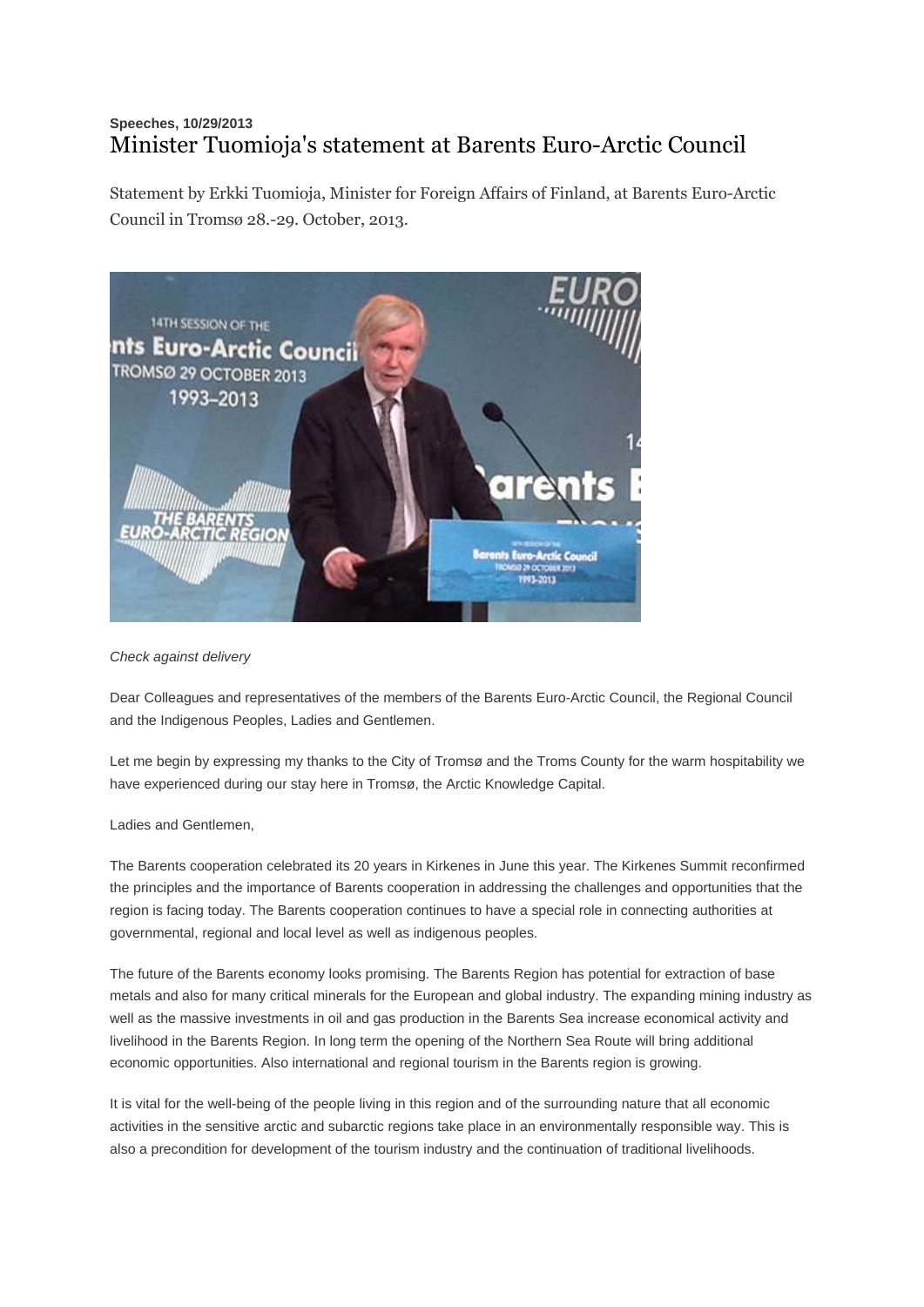More information is essential for consolidation of conflicting interests and for development of sustainable extractive industry in arctic conditions. The Barents cooperation has its role in this work. Finland has been strongly committed to environmental cooperation in the BEAC, and the Working Group on Environment has achieved significant results during the Finnish chairmanship of the Working Group.

Finland welcomes the Action Plan on Climate Change as important achievement for the Barents Cooperation. The Action Plan systematizes and gives guidance to the efforts to mitigate the negative effects of the climate change. The regional climate change strategies developed in the three regions of northern Finland can provide an example for other regions in the Barents area.

In this context I would also like to underline the importance of Barents rescue cooperation and thank Norway for the excellent organization of the Barents Rescue Exercise 2013 in Troms County. This exercise was based on a scenario of a huge rock slide caused by erosion.

Functioning transport connections in the Barents region play a key role in the region's development. I would like to thank the Norwegian Chair for the valuable work on the Joint Barents Transport Plan. We all share common interests in the efforts to develop transport infrastructure in the northern areas. Finland will proudly take the work forward with the aim of finding a common approach to the development of transport and logistics networks in the Barents region.

Last year there were 12 million border crossing on the Finnish-Russian land border. Finland issued 1,35 million visas - most of them multiple entry - to Russian citizens, of which 150.000 in Murmansk and Petrozavodsk. The high number of border crossings indicates that citizens of our countries have more and more contacts with each other. This is positive development.

Enhancing people-to-people contacts and cooperation with civil society across the Barents region is important. I would like to pay tribute to the forms of interaction which focus on people. Cooperation in the field of culture, youth, education and health has an important role in exchanging knowledge, experiences and best practices and in learning to know each other better.

The Indigenous peoples are an integral part of Barents cooperation and their participation in the activities of the Barents Euro-Arctic Council is of utmost importance. In 2012 the government of Finland renewed its aim to ratify the ILO Convention 169. The Government also established a ministerial working group on Sami matters. The group discusses and takes political decisions in matters relating to the Sami. Finland is also actively taking part in the negotiations on a Nordic Sami Convention between Finland, Sweden and Norway.

I am pleased to note that during the past few years the Barents cooperation has been able to benefit of the financing from the EU-Russia cross-border cooperation programmes. Especially, the multilateral Kolarctic Programme has become an important funding source for cooperation projects in the Barents Region. Finland will strive to enhance closer cooperation among the different stakeholders for the forthcoming programming period.

The Government of Finland adopted in August a new Arctic Strategy, which is broader than the previous one from 2010. The new strategy examines the possibilities for bolstering Finland's position regarding the Arctic region; the creation of new business opportunities; the Arctic environment and the region's security and stability; the position of the northern parts of Finland; international cooperation; and the Finnish Arctic expertise.

The cooperation in the Barents region is an important part of the wider arctic cooperation. Its strength lies in its practical nature and its regional and local dimension. To maximize the effectiveness of regional cooperation, synergy and coherence should be strengthened between different regional cooperation bodies with similar objectives, such as the Arctic Council, Council of the Baltic Sea States and the Northern Dimension,